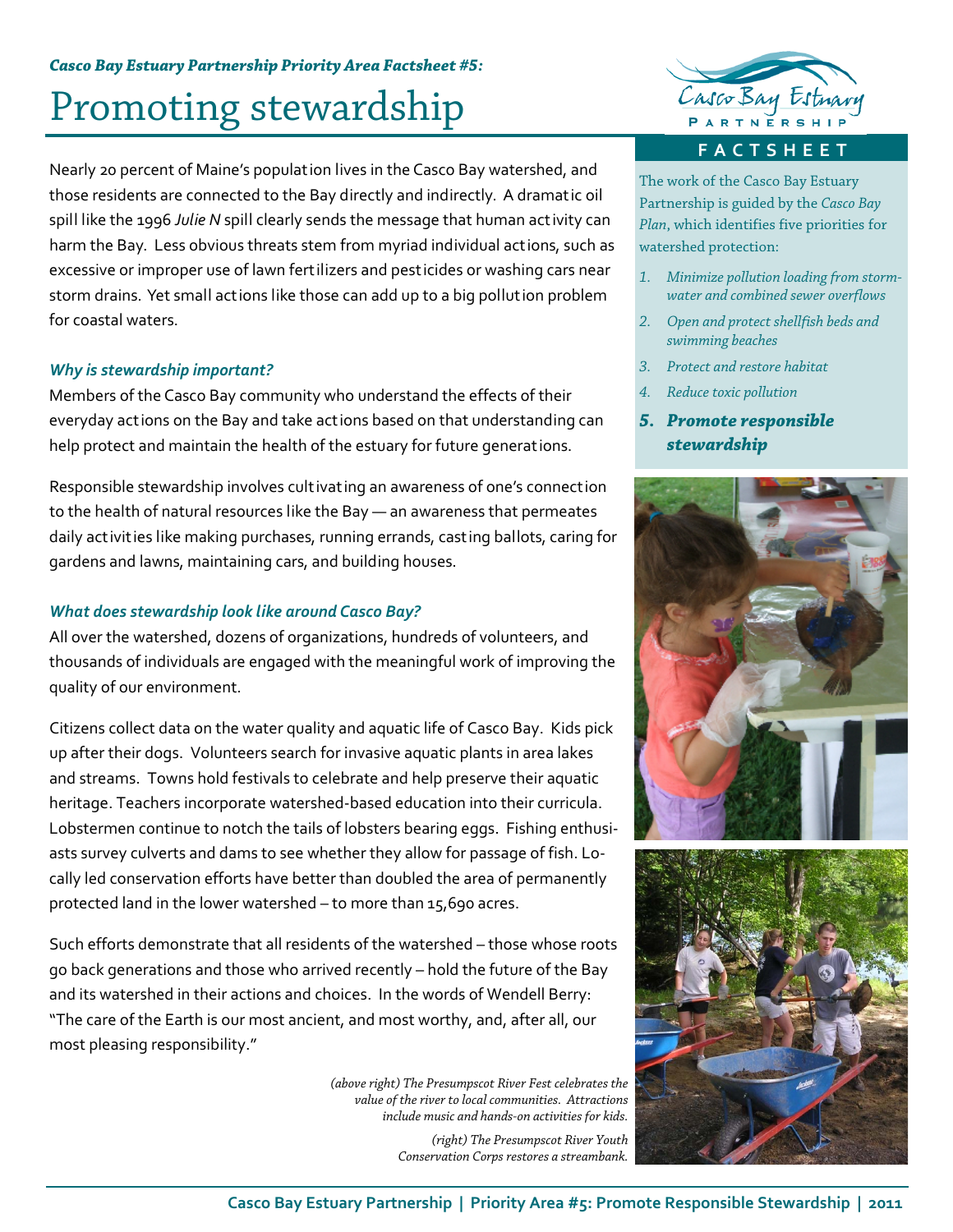# CBEP's efforts to promote stewardship

Promoting stewardship activities in the watershed is a key goal outlined in the *Casco Bay Plan*, the document that guides CBEP's work. The Partnership encourages stewardship through a variety of efforts including education, volunteer water quality monitoring, community restoration grants, and information sharing.

### *Education*

Education is a central component of CBEP's stewardship efforts. The Partner‐ ship supports environmental education events for primary and secondary school children in the Casco Bay watershed, including successful events like the South‐ ern Maine Children's Water Festival and the national Envirothon competition. In addition, CBEP funds outreach by the Cumberland County Soil and Water Conservation District to develop water‐related curriculum materials, work with local teachers to adapt materials to their needs, and help deliver those materials to students in the classroom.

Together, our partners' environmental education efforts reach more than 1,000 students a year and help train future stewards of the Bay. Indirectly, they reach thousands of families in the watershed and help encourage a community‐wide sense of stewardship for the Bay.

CBEP also supports education for the general public, especially efforts that promote household practices that improve the health of coastal waters. Such programs include Maine's YardScaping program, which promotes Bay‐friendly lawn and garden care, as well as the statewide Think Blue campaign, a stormwa‐ ter education program aimed at reducing domestic sources of water pollution.

### *Water quality monitoring*

To enhance understanding of water quality trends in the Bay and watershed, CBEP supports several volunteer‐based monitoring programs. It continues to fund Friends of Casco Bay's Citizen Stewards Water Quality Monitoring Program, one of the best volunteer monitoring efforts in the nation. Volunteers monitor more than 30 sites around the Bay to measure parameters including tempera‐ ture, pH, and nutrient concentrations. Data gathered through this program are analyzed and results are summarized in an annual water quality monitoring report, which is shared with communities around the Bay. In addition, CBEP funds freshwater monitoring efforts conducted by the Lakes Environmental Association and the Presumpscot River Watch.

Citizen science provides one of the most cost effective ways to collect good scientific data, while also fostering of an ethic of environmental stewardship among area residents. Citizen involvement with monitoring helps instill in participants and their families a sense of responsibility for the environment.



*Volunteers plant trees and shrubs on an eroded riverbank.* 

| <b>School</b><br>Year | <b>Towns</b> | <b>Schools</b> | <b>Students</b><br><b>Taught</b> |
|-----------------------|--------------|----------------|----------------------------------|
| $2004 -$<br>2005      | 8            | 11             | 617                              |
| 2005-<br>2006         | 8            | 11             | 551                              |
| 2006-<br>2007         | 8            | 17             | 747                              |
| 2007-<br>2008         | 10           | 14             | 776                              |
| 2008-<br>2009         | 11           | 18             | 1,159                            |
| <b>Total</b>          |              |                | 3,850                            |

*Cumberland County Soil and Water Conservation District educators, funded by CBEP and local municipalities, reached nearly 4,000 students with environmental education programs between 2004 and 2009.* 



*CBEP funded the creation of educational signs that provide a primer on the ecology and history of Casco Bay and encourage individuals to help protect water quality. These signs will be installed along Portland's waterfront.*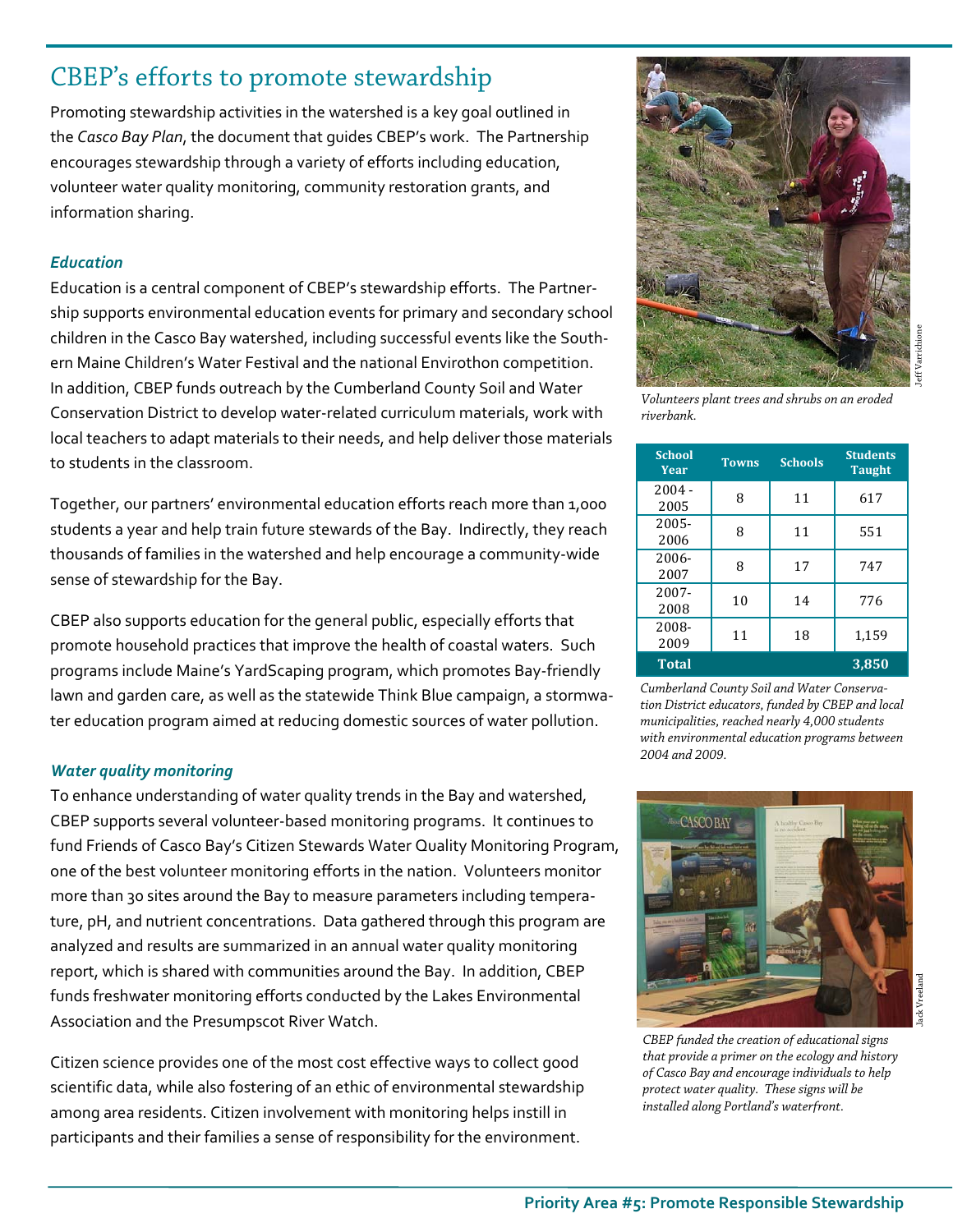



*Every five years, CBEP hosts State of the Bay conferences to share information about watershed science and management and foster dialog among Bay stakeholders.* 

*Above, from top: CBEP Director Curtis Bohlen speaks about the state of Casco Bay at the 2010 conference. Susan Shaw, Founder/ Director of the Marine Environmental Research Institute, presents a keynote address on toxic contamination.* 



*In 2008, CBEP and its partners brought the national TV program* AquaKids *to Casco Bay to film an episode. The episode featured lobster monitoring, water quality sampling, and other hands-on activities.* 

#### *Community restoration*

To help cultivate a sense of stewardship among residents of the watershed, CBEP supports community‐based restoration activities with funding, technical advice and logistical assistance. Community restoration projects not only restore degraded habitat, but also engage communities with restoration and stewardship activities in their own backyards.

### *Sharing information through State of the Bay conferences*

Every five years, CBEP hosts a State of the Bay conference, designed to share information among diverse stakeholders about environmental management and science related to the Casco Bay watershed. The conferences foster ongoing dialogue and problem‐solving, promote networking and new partnerships, allow technology transfer, and encourage further action to protect the Bay and its watershed.

### Case Studies

### *Casco Bay Youth Conservation Corps Collaborative*

The watershed benefits from the stewardship and leadership of local youth conservation corps (YCCs): teams of five high school students, a crew leader, and a technical director. YCCs work with private landowners, lake associations, municipalities, state and federal agencies, and others to implement water quality improvement projects, such as constructing low‐impact development structures, planting riparian buffers and rain gardens, and stenciling storm drains. YCCs' greatest benefit may be in cultivating environmental stewardship among youth, who develop leadership skills while working in their local communities to protect water quality.

### *Portland Water District Education Programs*

The Portland Water District runs multiple education programs in the Casco Bay watershed, including Hydrologics, TroutKids, and Drop in the Bucket. Taking advantage of students' innate curiosity, PWD's educators actively seek to help children become stewards of their water resources. Over the span of the 2009‐ 2010 school year, PWD educators reached more than 4,500 students with over 22,319 contact hours.

#### *AquaKids: bringing a national TV show to Casco Bay*

In partnership with Friends of Casco Bay and other partners, CBEP brought *AquaKids,* a nationally syndicated television show for children focusing on ma‐ rine and aquatic science and conservation, to Casco Bay. All *AquaKids* episodes focus on young people who dedicate their time and energy to protecting local ecology and natural resources. The show found no shortage of that enthusiasm in Casco Bay. The cameras followed local youngsters and the cast of the show as they explained the vessel pumpout boat in Portland Harbor, tested water quality, and monitored for lobsters and horseshoe crabs.